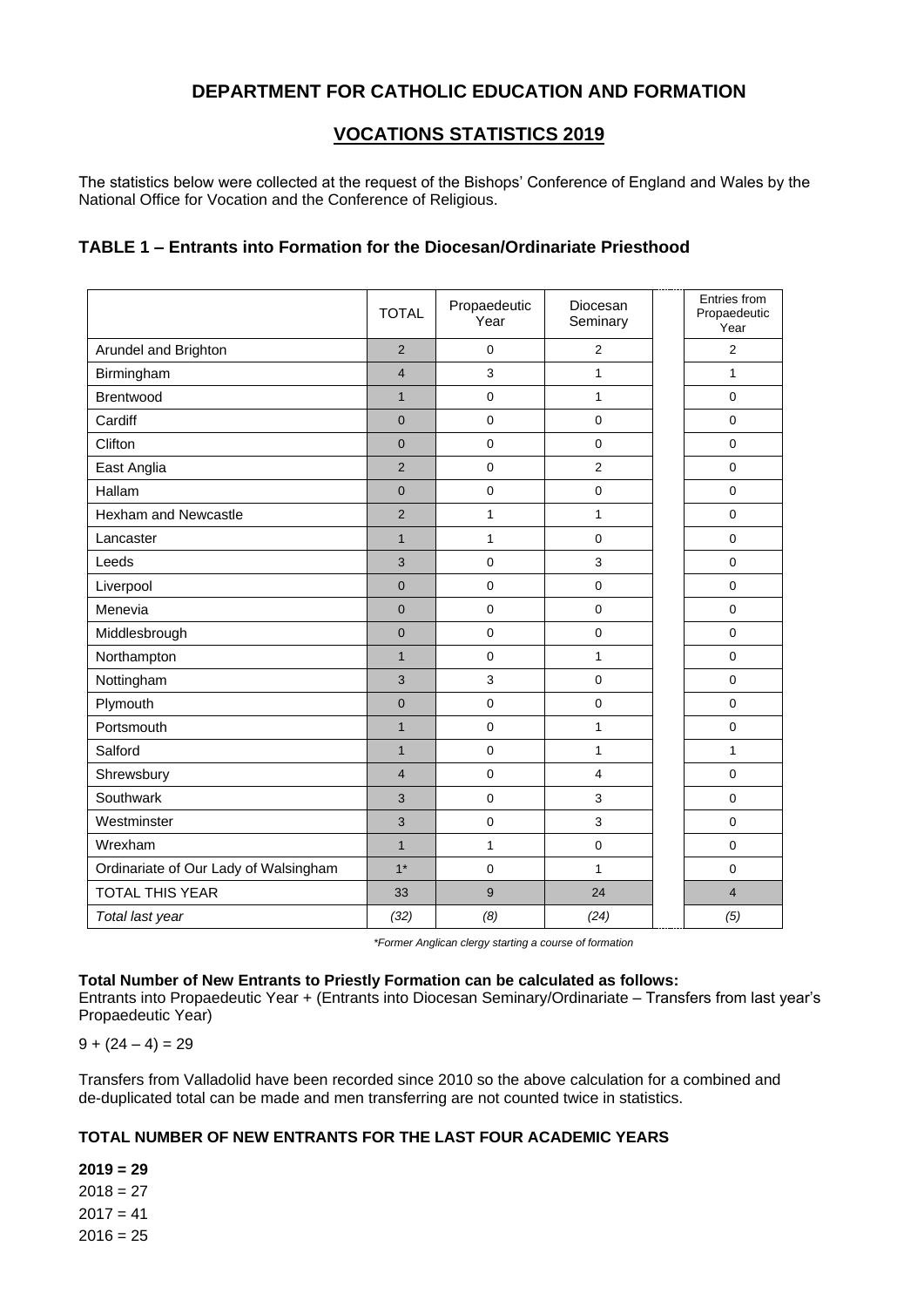

#### **Entrants into Formation for the Diocesan/Ordinariate Priesthood in England & Wales 1987-2019**

## **TABLE 2 – Formation Data for Religious Congregations and Societies of Apostolic Life\***

|                           | Members of Religious Congregations<br>and Societies of Apostolic Life |        | Enclosed<br><b>Nuns</b> | Associations of the Faithful<br>Intending to become Religious | Sisters of the<br><b>Blessed Virgin Mary</b> | <b>TOTAL</b> |
|---------------------------|-----------------------------------------------------------------------|--------|-------------------------|---------------------------------------------------------------|----------------------------------------------|--------------|
|                           | Men                                                                   | Women  |                         | Congregations (Women)                                         | (Ordinariate)                                |              |
| <b>Entering Formation</b> | 24 (16)                                                               | 16(13) | 3(8)                    | 0(0)                                                          | 0(0)                                         | 43 (37)      |
| <b>First Profession</b>   | 14 (12)                                                               | 3(0)   | 4(7)                    | 0(0)                                                          | 0(0)                                         | 21(19)       |
| <b>Final Profession</b>   | 0(5)                                                                  | 1 (0)  | 2(2)                    | 0(0)                                                          | 0(1)                                         | 3(8)         |

Total number of men that entered religious life: 24 (16)

Total number of women that entered religious life: 19 (21)

Total number of entrants to religious life: **43** (37)

*Numbers in brackets are figures from 2018*

**\*See appendix for historical data**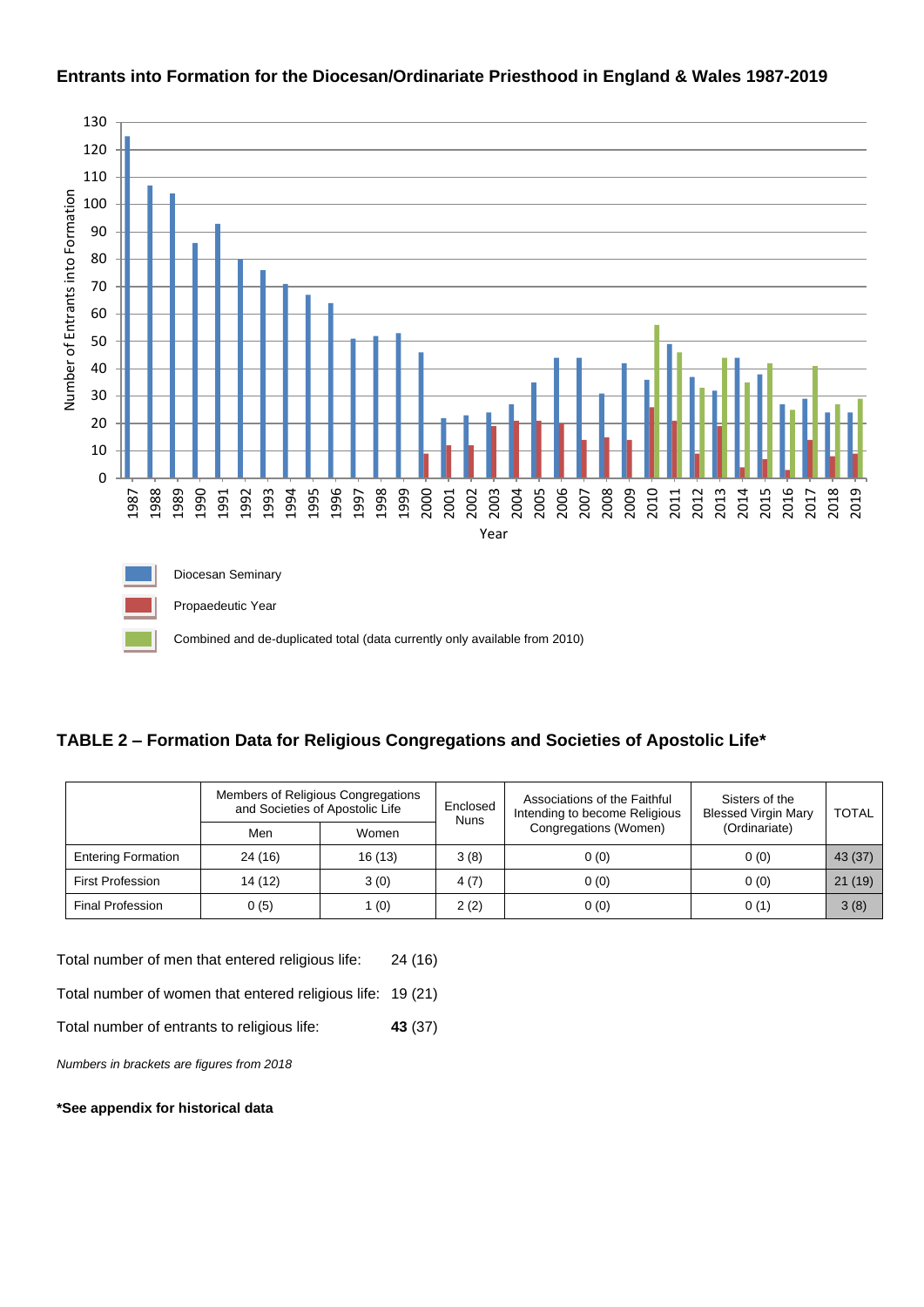# **TABLE 3 – Analysis by Age at Entry**

| Age<br>Range | Diocesan Priesthood |                   | Members of Religious Congregations<br>and Societies of Apostolic Life | Enclosed |             |
|--------------|---------------------|-------------------|-----------------------------------------------------------------------|----------|-------------|
|              | Propaedeutic Year   | Diocesan Seminary | Men                                                                   | Women    | <b>Nuns</b> |
| $17 - 18$    | 0                   | 0                 | 0                                                                     | 0        | $\Omega$    |
| $19 - 22$    | 2                   | 3                 | 4                                                                     | 0        |             |
| $23 - 25$    |                     |                   | 5                                                                     | $\Omega$ | $\Omega$    |
| 26-30        | 2                   | 4                 | $\overline{2}$                                                        | 3        |             |
| $31 - 35$    |                     | 2                 | 4                                                                     | 3        | $\Omega$    |
| 36-40        | $\Omega$            | 2                 | 4                                                                     | 6        | $\Omega$    |
| 41-50        |                     | 7                 |                                                                       | 3        |             |
| $51+$        | 2                   | 5                 | 4                                                                     |          | 0           |
| <b>TOTAL</b> | 9                   | 24                | 24                                                                    | 16       | 3           |

- Average age for entry to propaedeutic year: 35
- Average age for entry to diocesan seminary: 40

# **TABLE 4 – Number of those in Priestly Formation for the Diocesan/Ordinariate Priesthood**

|                                                                                  | As of<br><b>Sept 2019</b> | (2018) |
|----------------------------------------------------------------------------------|---------------------------|--------|
| Number of students in propaedeutic year                                          | 9                         | (8)    |
| Number of students in seminary formation (including those on pastoral placement) | 134                       | (137)  |
| Students not in seminary but still in a programme of formation                   |                           | (6)    |
| Total number of those in formation for diocesan/ordinariate priesthood           | 150                       | (151)  |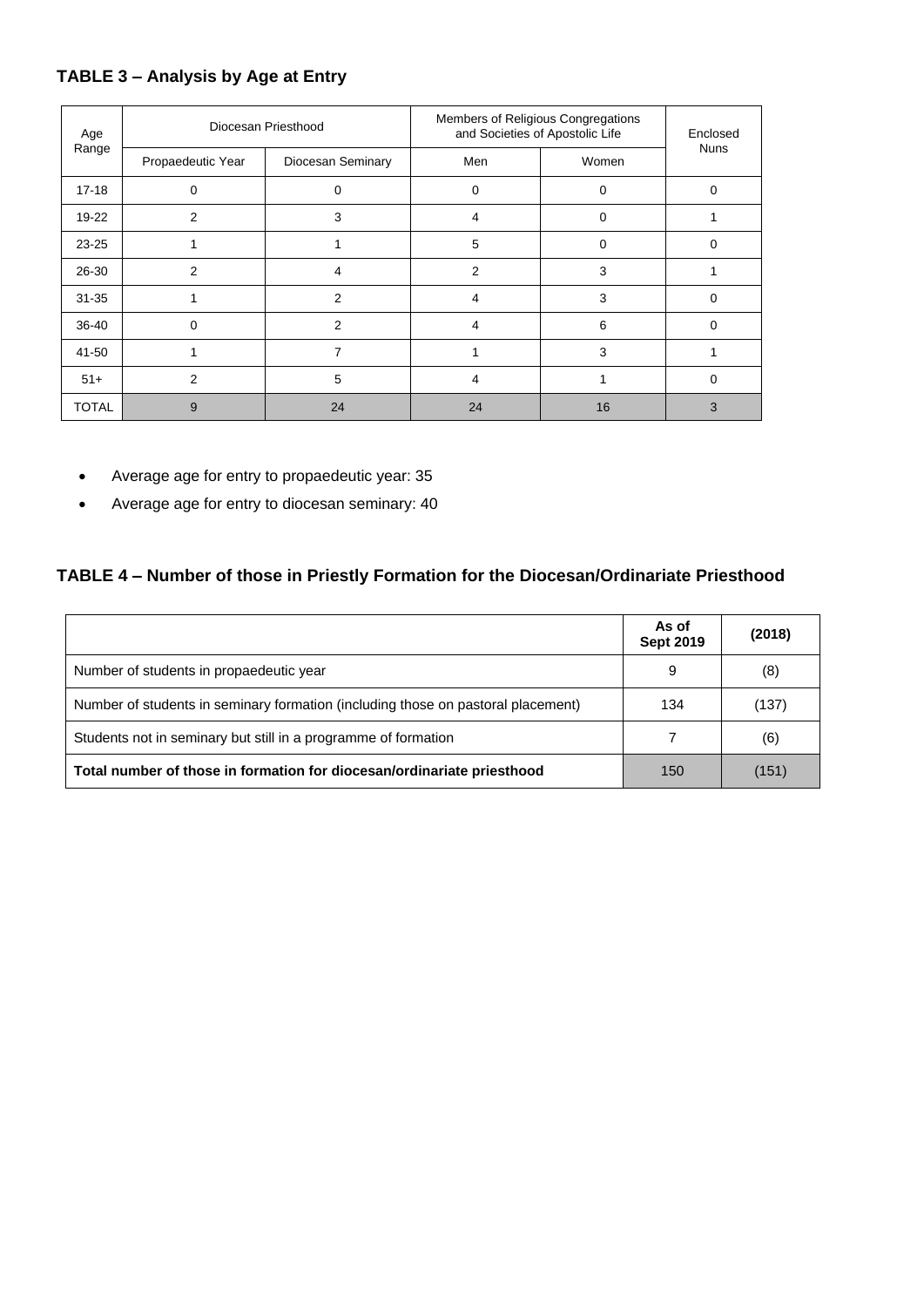# **Number of Ordinations to the Diocesan/Ordinariate Priesthood in England & Wales 2019**

Total ordinations to diocesan priesthood: **32** (35 in 2018)

|                                       | Projected               |                |                |                |  |  |
|---------------------------------------|-------------------------|----------------|----------------|----------------|--|--|
|                                       | 2019                    | 2020           | 2021           | 2022           |  |  |
| Arundel & Brighton                    | $\mathbf 0$             | 1              | 1              | 1              |  |  |
| Birmingham                            | 3                       | $\overline{4}$ | $\overline{0}$ | $\overline{2}$ |  |  |
| <b>Brentwood</b>                      | $\mathbf 0$             | 2              | $\overline{2}$ | 0              |  |  |
| Cardiff                               | 1                       | $\pmb{0}$      | $\mathbf 0$    | 1              |  |  |
| Clifton                               | $\mathbf 0$             | 1              | $\overline{2}$ | 1              |  |  |
| East Anglia                           | $\overline{\mathbf{7}}$ | $\mathbf{1}$   | $\mathbf{1}$   | $\mathbf 0$    |  |  |
| Hallam                                | $\mathbf 0$             | $\mathbf{1}$   | $\Omega$       | $\overline{2}$ |  |  |
| Hexham & Newcastle                    | $\mathbf 0$             | $\mathbf{1}$   | $\mathbf{1}$   | $\pmb{0}$      |  |  |
| Lancaster                             | $\mathbf{1}$            | $\mathbf 0$    | $\mathbf{1}$   | 1              |  |  |
| Leeds                                 | $\mathbf{1}$            | $\overline{c}$ | $\overline{2}$ | $\pmb{0}$      |  |  |
| Liverpool                             | $\mathbf{1}$            | $\mathbf{1}$   | $\mathbf 0$    | $\mathbf{1}$   |  |  |
| Menevia                               | $\pmb{0}$               | $\mathbf{1}$   | $\mathbf 0$    | $\pmb{0}$      |  |  |
| Middlesbrough                         | $\overline{2}$          | $\mathbf 0$    | $\mathbf 0$    | 0              |  |  |
| Northampton                           | $\mathbf{1}$            | $\mathbf{1}$   | 3              | 1              |  |  |
| Nottingham                            | 3                       | $\mathbf{1}$   | $\mathbf 0$    | 0              |  |  |
| Plymouth                              | 1                       | $\pmb{0}$      | $\mathbf{1}$   | 1              |  |  |
| Portsmouth                            | $\mathbf 0$             | 1              | $\overline{2}$ | 1              |  |  |
| Salford                               | $\overline{2}$          | $\mathbf 0$    | $\mathbf 0$    | 1              |  |  |
| Shrewsbury                            | $\overline{2}$          | $\overline{2}$ | $\overline{4}$ | 0              |  |  |
| Southwark                             | 3                       | 3              | $\overline{2}$ | $\overline{2}$ |  |  |
| Westminster                           | $\overline{2}$          | 3              | 3              | 5              |  |  |
| Wrexham                               | $\mathbf 0$             | $\pmb{0}$      | 1              | $\pmb{0}$      |  |  |
| Ordinariate of Our Lady of Walsingham | $\overline{2}$          | $\Omega$       | $\mathbf{1}$   | $\overline{2}$ |  |  |
| <b>TOTAL</b>                          | 32                      | 26             | 27             | 22             |  |  |

## **TABLE 5 – Ordinations and Projected Future Ordinations to the Diocesan/Ordinariate Priesthood**

**Ordinations and Projected Future Ordinations to the Diocesan/Ordinariate Priesthood in England & Wales 1987-2022**